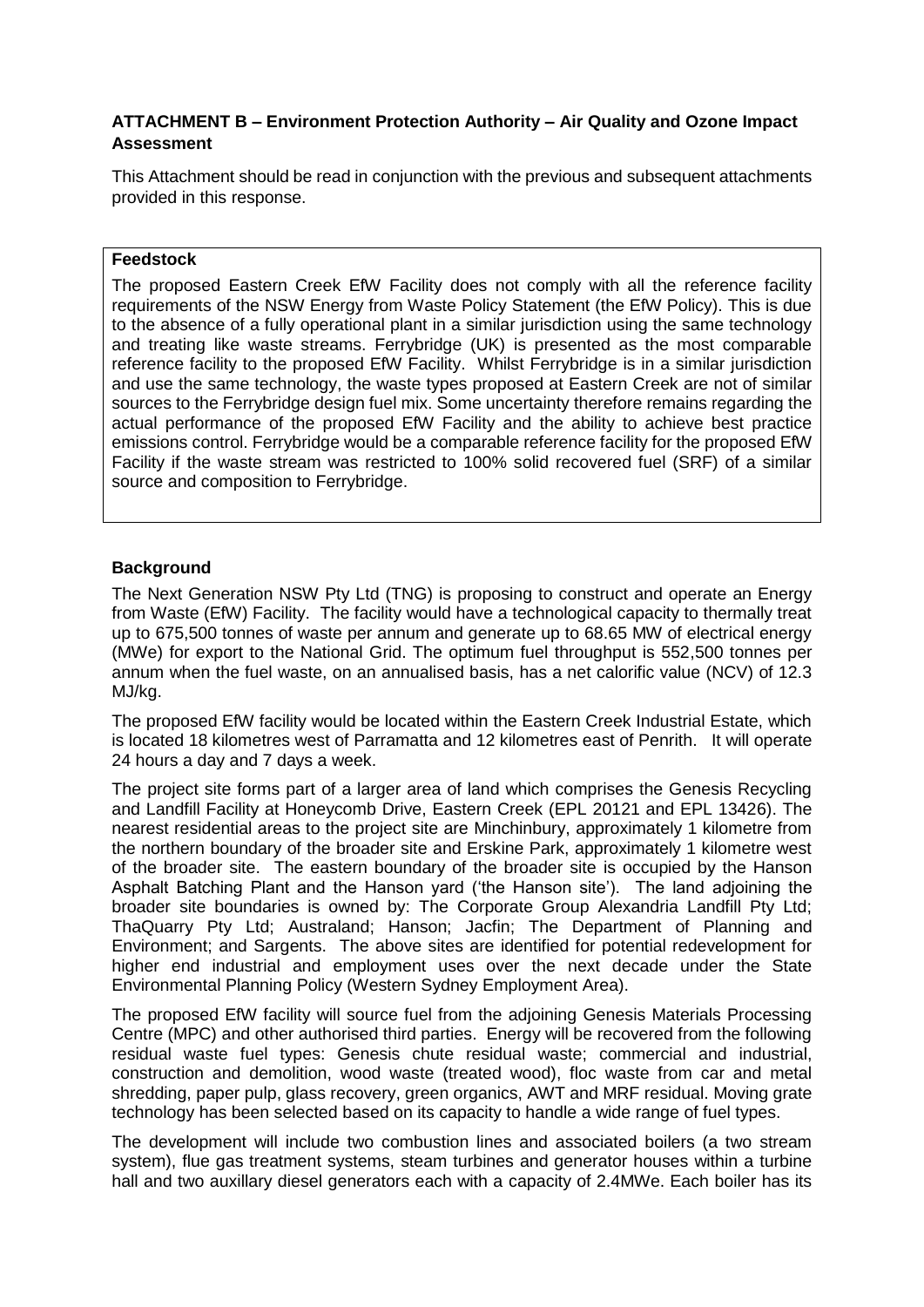own independent flue gas treatment system and connects to one turbine and one emission stack.

The flue gas treatment system includes:

- Optimised selective non-catalytic reduction (SNCR) for reducing emissions of oxides of nitrogen;
- dry lime scrubbing for reducing emissions of acid gases, including hydrogen chloride (HCl) and sulfur dioxide  $(SO<sub>2</sub>)$ ;
- activated carbon injection for reducing emissions of dioxins and mercury (Hg); and
- fabric filters for reducing emissions of particles and metals.

The cleaned exhaust gases will be released to atmosphere via a 100m twin flue standalone stack.

The original proposal for the facility was a two-stage development: streams 1 and 2 in stage 1 and streams 3 and 4 in stage 2. The facility would have a capacity to thermally treat up to 1.35 million tonnes of waste per annum and generate up to 137.3 MWe. Each stage would comprise of two combustion grates, two boiler systems housed in one building, and each boiler would have its own independent flue gas treatment system and connect to one turbine and one emission stack. Construction of the second stage was contingent upon the availability of suitable fuel and the satisfactory performance and compliance of stage 1.

The EPA has reviewed the submitted documents on numerous occasions. A timeline of the advice provided is below.

#### Original two stage proposal

- 2014:  $\frac{1}{\text{adeguacy review}}$  of the draft air quality<sup>1</sup> and ozone<sup>2</sup> impact assessment for the proposed EfW Facility. Issues with the assessments were identified and it was recommended the exhibited assessments include additional information to address the outstanding issues (DOC14/245515-01).
- 2015: exhibited air quality impact assessment  $(AQIA)^3$  did not satisfactorily address all air quality issues identified in the adequacy review and additional issues were identified that need to be addressed (DOC15/289618). The exhibited ozone impact assessment<sup>4</sup> was generally conducted consistent with EPA's published *Tiered Procedure for Estimating Ground-Level Ozone Impacts from Stationary Sources*. Further detail was requested on possible approaches to reduce potential ozone impacts from the proposal (DOC15/289618).
- 2016: response to submissions on the exhibited Environmental Impact Statement  $(EIS)$ , AQIA and ozone impact assessment<sup>5, 6, 7</sup> (the response to submissions) did not satisfactorily resolve all air quality issues identified in the exhibition review. Further, additional dispersion modelling was conducted as part of the response to submissions using revised stack exit parameters and lower emission concentrations. It was highlighted to the proponent that any emission limits for the project would be based on the revised modelling and the lower emission concentrations. The ozone assessment issues identified in the exhibition review

 $\overline{a}$ <sup>1</sup> PEL (2014a) Energy from Waste Facility – Air Quality and Greenhouse Gas Assessment The Next Generation, 8 September 2014

<sup>2</sup> PEL (2014b) Energy from Waste Facility – Ozone Impact Assessment The Next Generation, 20 June 2014

<sup>3</sup> PEL (2015a) Energy from Waste Facility – Air Quality and Greenhouse Gas Assessment. The Next Generation, 26 March 2015

<sup>4</sup> PEL (2015b) Energy from Waste Facility – Ozone Assessment. The Next Generation, 14 April 2015

<sup>5</sup> Urbis (2015) Response to Agency and Company Submissions, November 2015

<sup>6</sup> PEL (2015d) RE: Response to Submissions: TNG Energy from Wast Facility, Eastern Creek, 27 October 2015 <sup>7</sup> Urbis (2016a) Response to Environmental Protection Agency (ARUP) Technology Assessment, 22 February 2016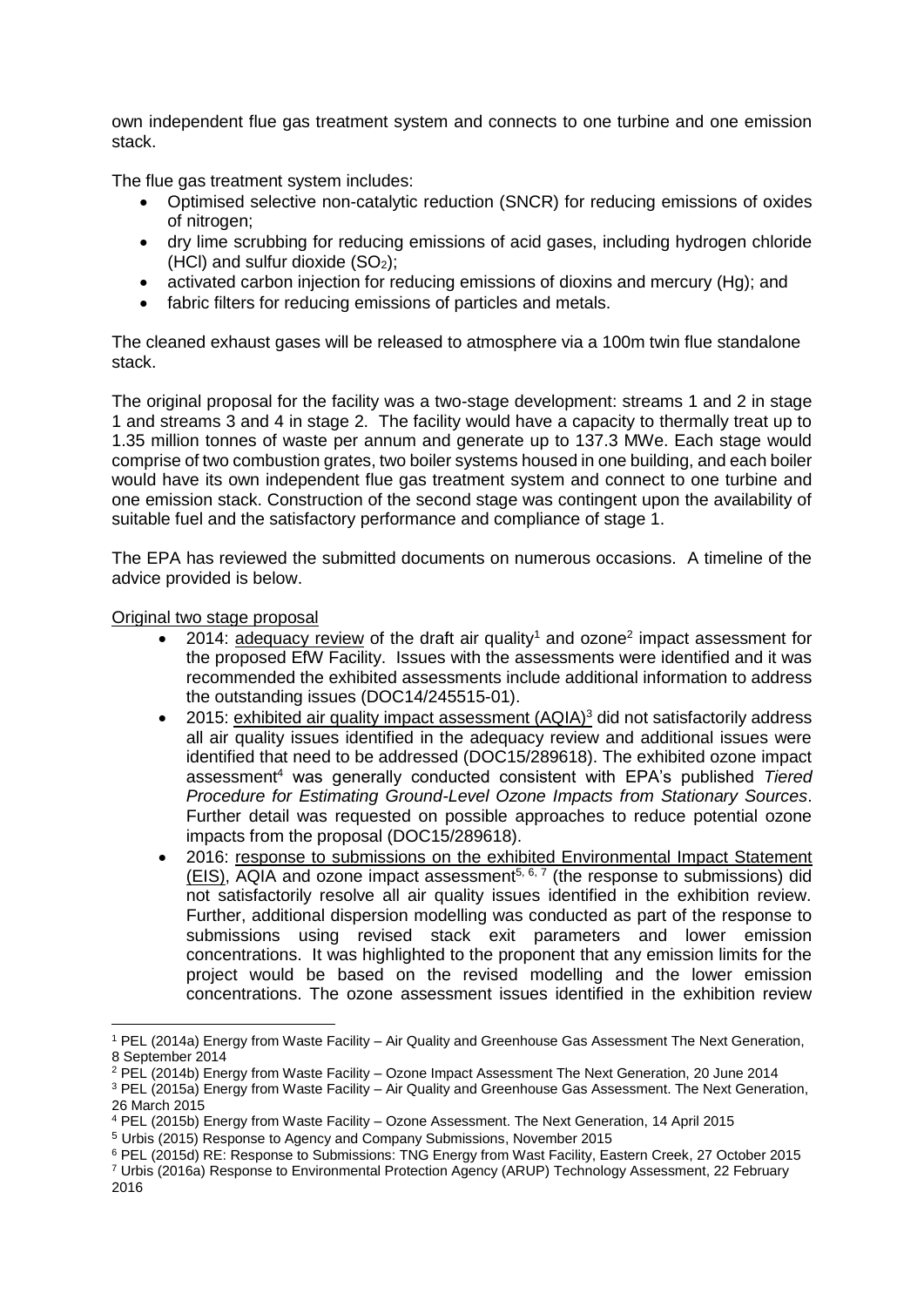were not satisfactorily resolved in the response to submissions. This was due to the assessment of best practice to reduce  $NO<sub>x</sub>$  emissions being based on incorrectly revised estimates of total  $NO<sub>x</sub>$  emissions.

• December 2016/March 2017: proponent formally amended the application and submitted an amended EIS<sup>8</sup>. The project was amended to align with the Ramboll Project Definition Brief (PDB), which superseded the technology report initially prepared by Fichtner. This amended EIS also provided a response to the outstanding air quality issues. The EPA reviewed the amended EIS, AQIA<sup>9</sup> and  $o$ zone assessment<sup>10</sup> for the EfW Facility. Not all outstanding air quality issues identified in the review of the response to submissions were satisfactorily resolved (DOC17/187723).

## Revised proposal of Stage 1 only

December 2017: response to submissions on the amended EIS<sup>11</sup> which confirms that the application seeks approval for only Stage 1 construction and operation of the facility with an engineering capacity of between 405,000 and 675,500 tonnes per annum. Optimum expected throughput is 552,500 tonnes per annum. The construction and operation of Stage 2 of the facility would be the subject of a separate and future development application.

## **REVIEW OF RESPONSE TO SUBMISSIONS ON AMENDED EIS AGAINST OUTSTANDING ISSUES**

## **ENERGY FROM WASTE POLICY TECHNICAL CRITERIA**

## **1. Suitability of secondary combustion chamber 850<sup>o</sup>C minimum operating temperature.**

## **This issue is adequately addressed.**

1

The NSW Energy from Waste Policy Statement specifies a number of technical criteria for energy recovery facilities, including the minimum temperature and residence time of the gas resulting from the process:

*'The gas resulting from the process should be raised after the last injection of combustion air, in a controlled and homogenous fashion and even under the most unfavourable conditions to a minimum temperature of 850<sup>o</sup>C for at least 2 second. If a waste has a content of more than 1% of halogenated organic substances, expressed as chlorine, the temperature should be raised to 1,100<sup>o</sup>C for at least 2 second after the last injection of air.'*

The design of the proposed Energy from Waste Facility includes a secondary combustion chamber to optimise flow conditions and temperature profile, reduce CO concentration and improve burnout of the flue gas. In the secondary combustion chamber a minimum flue gas temperature of  $850^{\circ}$ C is proposed together with a residence time of 2 seconds.

<sup>8</sup> Urbis (2016b) Amended Environmental Impact Statement, The Next Generation: Energy from Waste, Honeycomb Drive, Eastern Creek, November 2016

<sup>9</sup> PEL (2016a) Energy from Waste Facility - Air Quality and Greenhouse Gas Assessment, The Next Generation, 31 October 2016

<sup>10</sup> PEL (2016b) Energy from Waste Facility – Ozone Impact Assessment, The Next Generation, 25 October 2016

<sup>11</sup> Urbis (2017) Response to Submissions Report SSD6236: Energy from Waste, Eastern Creek, 29 September 2017, Final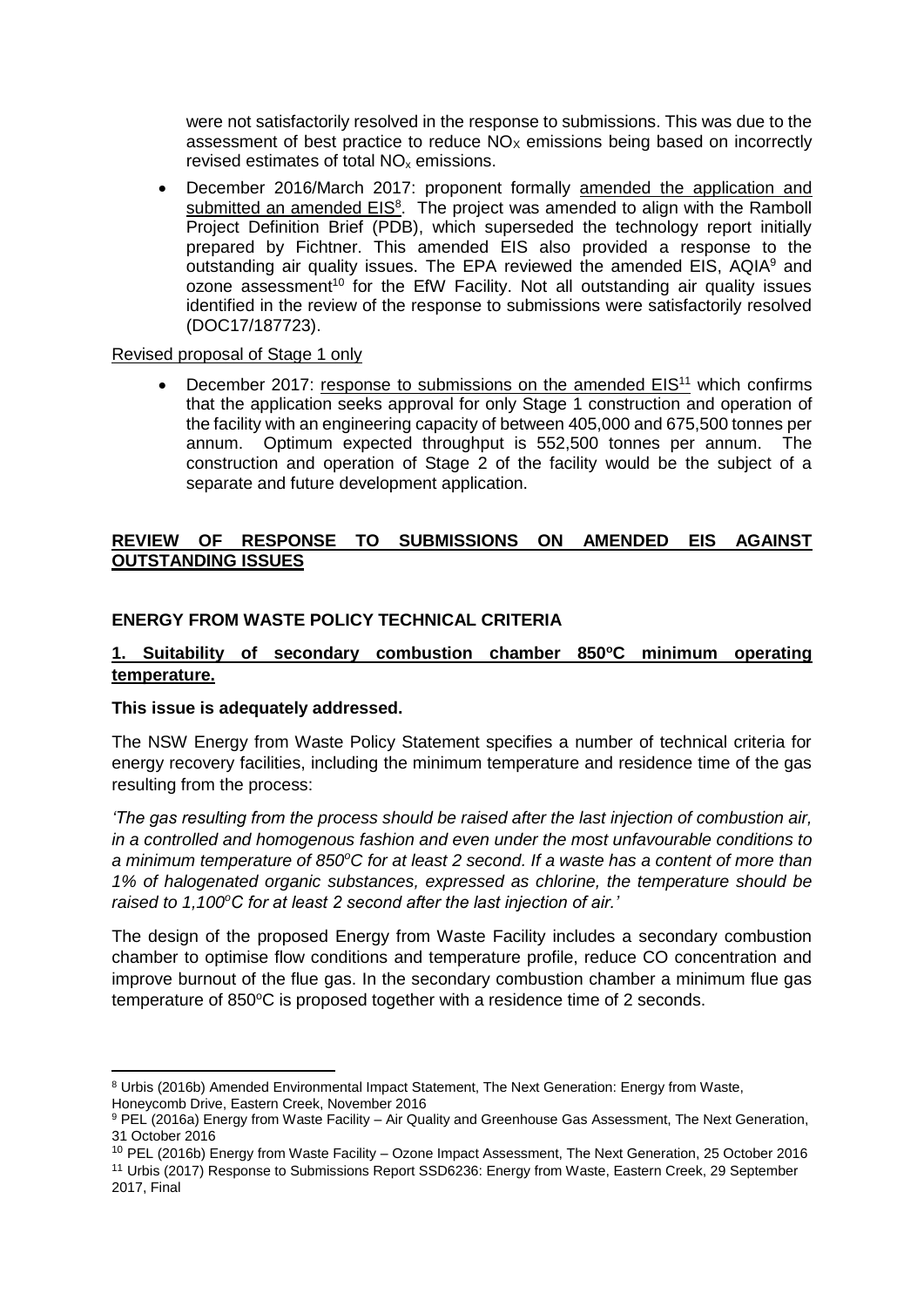Throughout the review of all submitted documents, the EPA has raised that there is uncertainty regarding the suitability of a secondary combustion chamber temperature of 850°C. This was due to the lack of information provided regarding the chlorine content of the waste and if it will be less than 1% at all times.

The amended EIS provided some further information to address this issue. Urbis (2016b) states that the chlorine content of the waste will be managed to be less than 1% at all times. This will be achieved by thorough mixing of the waste in the bunker by the crane driver who will pick it up and drop it in a different place of the storage area of the bunker.

The amended EIS RTS provides some further information regarding the chemical composition of the waste and the chlorine content. The proponent presents chloride content data which ranges from 0.06% to 0.6% and it is argued that this is a sufficiently low level to ensure 1% chloride content will not be reached. Arup (2018) concludes that the demonstrated chemical analysis combined with the proposed waste mixing in the bunker mean that chloride levels will likely remain below 1%.

## **2. Emissions not demonstrated for proposed EfW plant based on all operational reference facility requirements**

## **This issue has not been adequately addressed but can be resolved in any conditions of approval.**

The NSW Energy from Waste Policy Statement requires energy recovery facilities to:

*'…use technologies that are proven, well understood and capable of handling the expected variability and type of feedstock. This must be demonstrated through reference to fully operational plants using the same technologies and treating like waste streams in similar jurisdictions.'*

Comments have been provided throughout the review of the submitted documents that the proponent has not demonstrated there is a suitable reference facility in terms of throughput, technology and feedstock. The proponent therefore could not demonstrate that the proposed EfW Facility will meet the IED emission limits and achieve best practice emissions control.

Further information has been provided in the amended EIS RTS. Ferrybridge (UK) is selected as the reference facility for the proposal. Arup (2018) compares the fuel mix proposed for Eastern Creek to the permitted and operational waste streams at Ferrybridge. Arup (2018) concludes that Ferrybridge represents similar technology in a like jurisdiction, however, the waste types proposed in the Eastern Creek design fuel mix are not wholly comparable to the waste types making up the design fuel mix for the Ferrybridge facility. Arup (2018) identifies that the waste streams currently accepted at Ferrybridge are refuse derived fuel (RDF) and other wastes derived from the mechanical treatment of wastes which are most likely to be from a municipal solid waste (MSW) and construction and industrial (C&I) source. It can then be concluded that a like waste stream would be 100% Solid Recovered Fuel (SRF) of a similar source and composition to Ferrybridge.

To comply with the reference facility requirements of the EfW Policy, the proposed Eastern Creek EfW Facility should treat 100% SRF of a similar source and composition to Ferrybridge.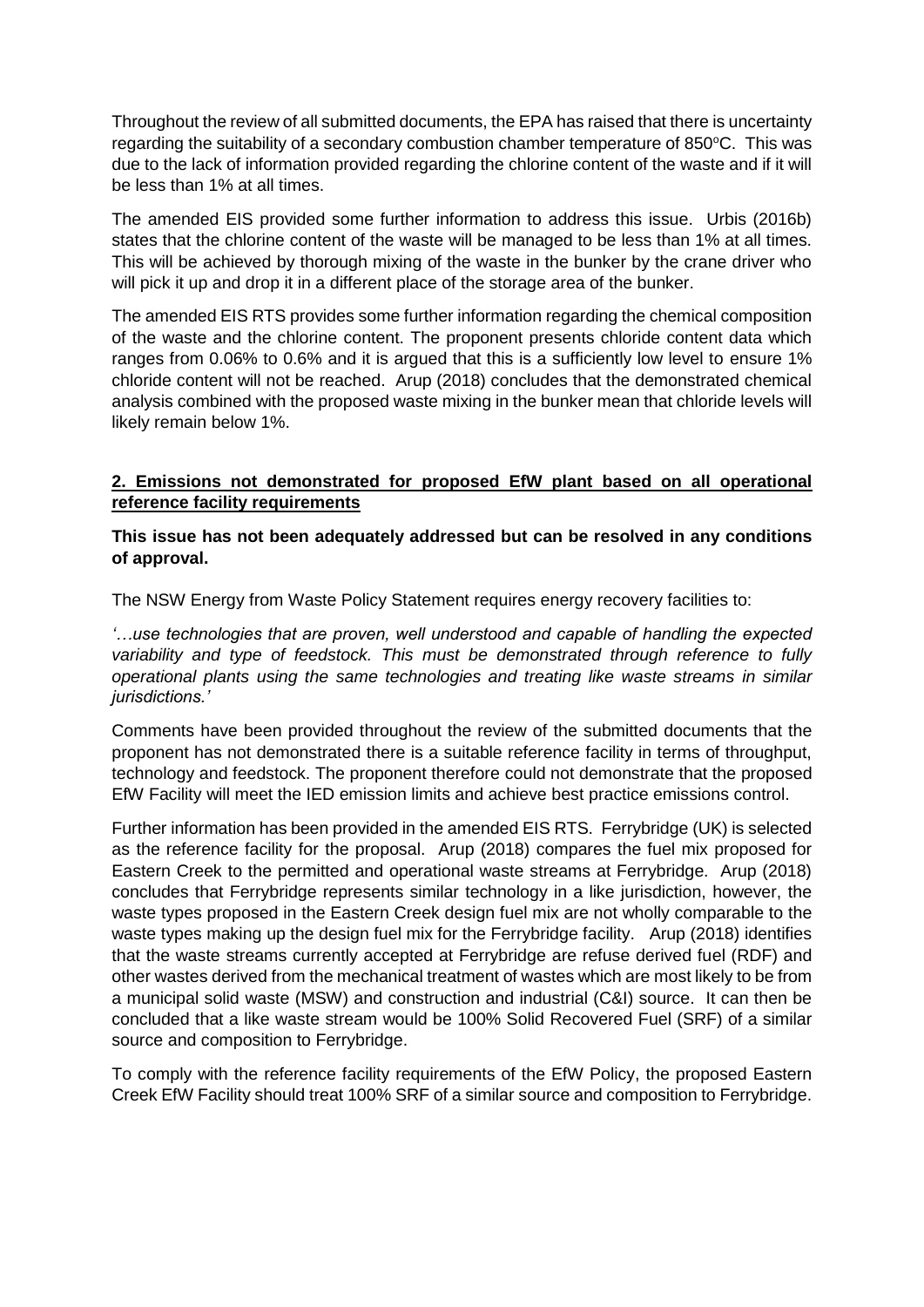## **AIR QUALITY IMPACT ASSESSMENT**

## **1. Diesel Generators**

## **This issue has generally been resolved but conditions of approval are required to confirm performance and acceptability of impacts.**

During the review of the EIS, RTS and amended EIS, the following issues were raised regarding the diesel generators:

- lack of clarity regarding the proposed use of diesel generators and specifically whether or not they will be used to maintain the furnace temperature
- Concentration of air emissions from the diesel generators and their compliance with the relevant *Protection of the Environment Operations (Clean Air) Regulation 2010* (the Clean Air Regulation) emission standards
- Demonstration that benzene comprises 1% of the total VOC emissions from the emergency diesel generators
- Revised air quality impact assessment which reflects worst case impacts from the proposed operation of the diesel generators.

## *Proposed Use of Diesel Generators*

The amended EIS clarified the proposed use of the two 2.4MWe diesel generators. This has been reconfirmed in the amended EIS RTS and is as follows:

- One generator is for safe shutdown and the other is for black start
- Will not be used on a continuous basis and no more than 200 hours per year
- Emergencies such as a fire to ensure emergency lighting, fire-fighting pumps etc
- Scheduled and planned shutdowns.

In events requiring a safe shutdown and black start the diesel generators will be operating for a minimum of 2 hours with a maximum of 6 hours for a black start if the plant shutdown is over a longer period. The diesel generators will not be used to maintain furnace temperatures.

The amended EIS stated that gas is the preferred fuel for the furnace support burners and that the proponent is in discussions with private gas supplier Jemena Gas Networks. According to the amended EIS RTS the preferred fuel for the furnace support burners is fuel oil. The Protection of the Environment Operations (Clean Air) Regulation 2010 contains limits on the sulfur content of liquid fuel used to operate any fuel burning equipment. In Sydney, a person must not operate any fuel burning equipment with liquid fuel having a sulfur content of more than 0.5 percent by weight. It is appropriate that best practice is applied to all aspects of the facility, not just the energy from waste technology. It is therefore recommended that the only liquid fuel used on site is automotive diesel and that this requirement is included in any conditions of approval.

## *Compliance with the Clean Air Regulation*

Previous information provided by the proponent has been contradictory regarding the expected performance of the emergency diesel generators. The performance specifications in Appendix H of the amended EIS AQIA (PEL, 2016a) show the generators will mostly comply with the relevant Clean Air Regulation emission standards. Particulate emissions at 712kW is calculated to be 57mg/Nm<sup>3</sup>, which exceeds the Clean Air Regulation limit of 50mg/Nm<sup>3</sup>. The particulate emissions at all other power levels comply with the Clean Air Regulation.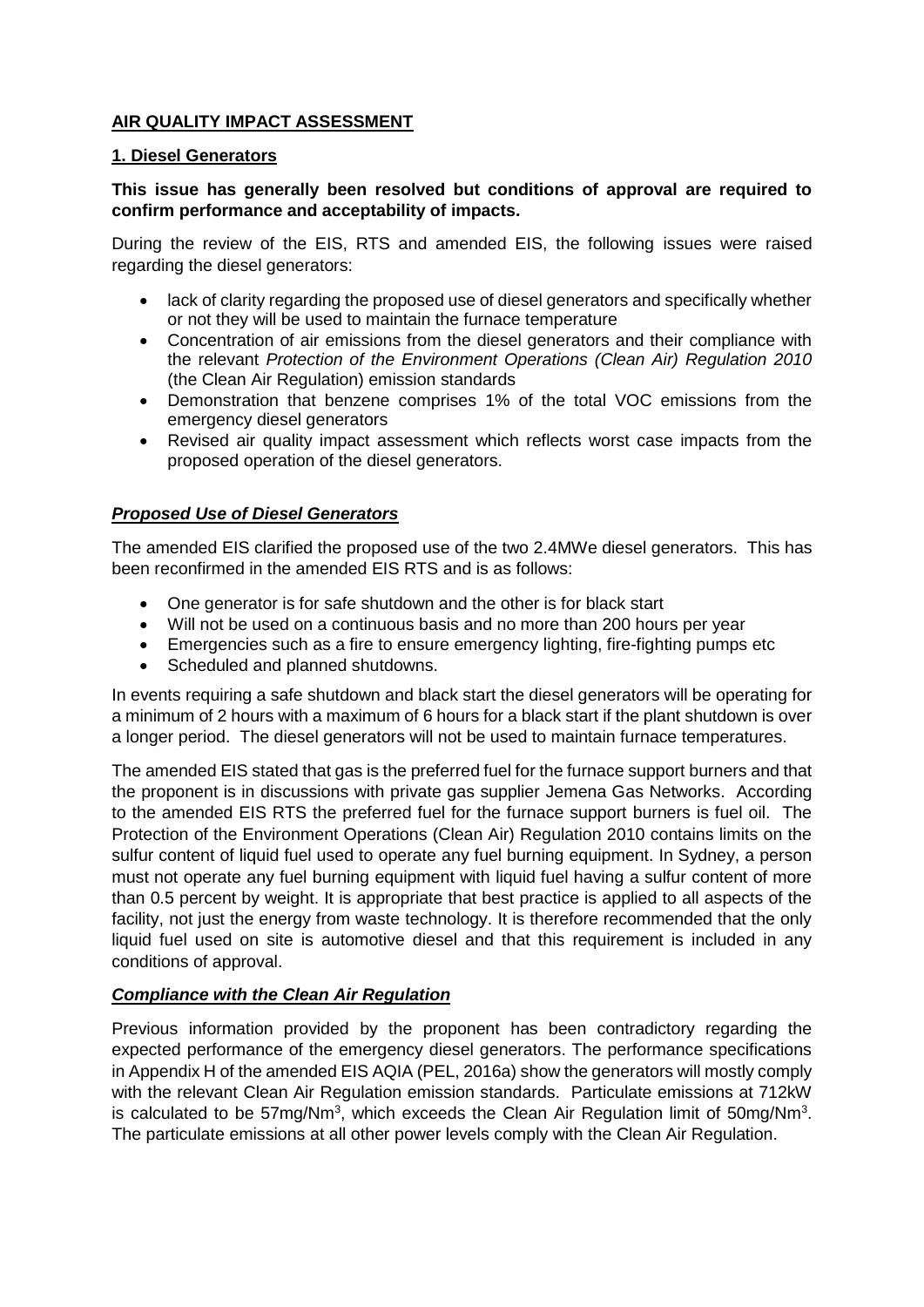The updated AQIA (PEL, 2017) acknowledges that the performance specification shows the anticipated particulate emissions from the diesel generators do not comply with the Clean Air Regulation limit of 50mg/Nm<sup>3</sup>. As the modelling for the diesel generators was conducted at the Clean Air Regulation limit of  $50mg/Nm<sup>3</sup>$ , PEL (2017) proposes a statement of commitment requiring the final selection of diesel generators to meet or exceed the Clean Air Regulation limits.

# *Benzene Content of VOC Emissions*

In the diesel generator dispersion modelling the proponent has assumed that benzene comprises 1% of the total VOC emissions. The EPA undertook a review of NPI emission factors and confirmed it is suitable to assume benzene emissions from large diesel generators are approximately 1 % of total VOC emissions.

The updated AQIA (PEL, 2017) provides further information regarding the benzene content of VOC emissions from the diesel generators. It is stated that the owner's engineer has confirmed that benzene compositions within the emergency diesel generators exhaust is anticipated to be well below 1%. It is also suggested that this can be confirmed during the commissioning stack testing and if this is not the case, the generators can be retrofitted with catalysts to further reduce in-stack benzene concentrations.

# *Impact Assessment*

Comments to date have focussed on obtaining an assessment of the worst case scenario for the diesel generators. That is, the concurrent operation of the two diesel generators with the EfW plant. This represents the scenario of monthly testing of the generators which would be operating concurrently with the EfW facility.

The amended EIS AQIA (PEL, 2016a) presented the results for two diesel generators operating concurrently with the EfW facility. The predicted concentration at the most affected sensitive receptor due to the generators was added to the maximum predicted concentration at or beyond the site boundary (stacks). The results for CO,  $PM_{10}$  and  $PM2.5$  were less than the EPA's assessment criteria. The benzene predicted concentrations also comply with the impact assessment criteria when the maximum concentration predicted at the boundary due to the generators is taken into consideration. Compliance with the  $NO<sub>2</sub>$  impact assessment criteria, however, remained unclear as PEL (2016a) did not include a total  $NO<sub>2</sub>$  concentration.

The updated AQIA (PEL, 2017) includes a revised assessment of the diesel generators operating concurrently with the EfW facility. Compliance is predicted for all pollutants. It is, however, noted that the engines that have been referenced to estimate emissions are *'representative of the likely technology to be adopted'*. It would therefore be appropriate that the performance of the generators and their impacts are re-visited prior to procurement of the preferred technology.

# **2. Ambient impact assessment criteria are not included for all pollutants of concern**

# **This issue has not been adequately addressed but can be resolved in any conditions of approval.**

The EPA impact assessment criteria applicable for the assessment are summarised in Table 4.4 of the amended EIS AQIA (PEL, 2016a). All pollutants of concern for the project were not included in Table 4.4.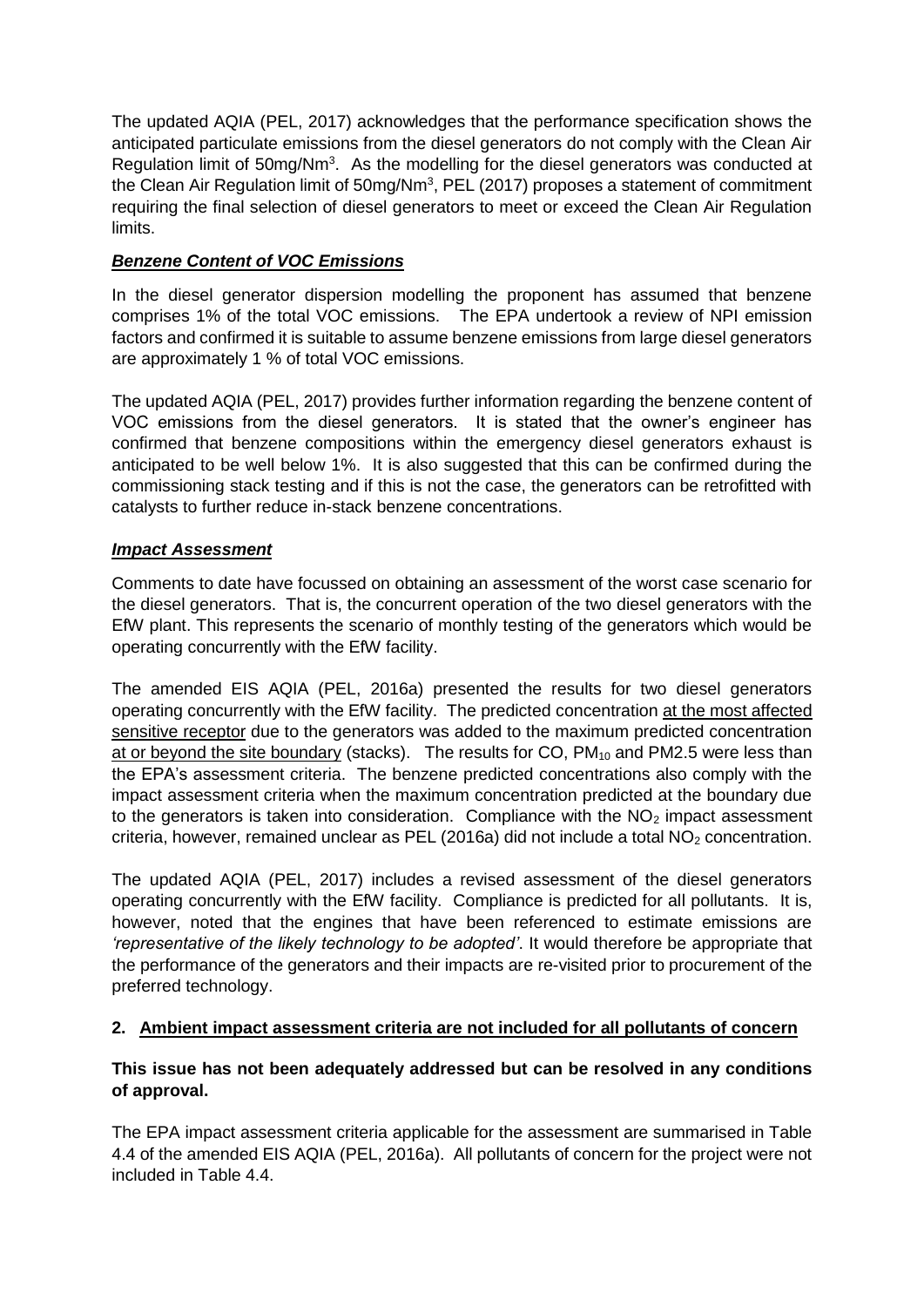Table 4.4 in the updated AQIA (PEL, 2017) has been revised to include all pollutants of concern for the project, except chlorine and sulfuric acid mist.

Chlorine and sulfuric acid mist are pollutants of concern for the proposed EfW facility and should have been included in Table 4-4. Further, both pollutants are regulated under the Clean Air Regulation and impacts should have been modelled.

The EPA expects emissions of chlorine and sulfuric acid mist from the project will be significantly lower than the relevant Clean Air Regulation emission limits. This is a result of the proposed pollution control equipment (acid gas scrubber) and the need to minimise emissions of some pollutants (e.g. sulfuric acid mist) to maintain the integrity of the pollution control equipment.

With a view of recommending an emission limit, the EPA reviewed the dispersion modelling results in the updated AQIA to determine predicted impacts of chlorine and sulfuric acid when emitting at the Clean Air Regulation emission limits. The maximum chlorine and sulfuric acid ground level concentration at and beyond the boundary would comply with the relevant 99.9<sup>th</sup> percentile impact assessment criteria.

## **3. Insufficient justification for the use of AERMOD**

## *This issue is adequately addressed.*

The AERMOD dispersion model was used to predict ambient concentrations of emitted pollutants from the proposed EfW Facility. An adequate justification for the choice of AERMOD for the assessment was not provided in the amended EIS AQIA (PEL, 2016a). Reference was made to validation exercises to confirm its satisfactory performance for both calm conditions and tall stack applications however the specific references were not provided. AERMOD, unlike other models such as CALPUFF, does not explicitly treat calm conditions. This is of concern due to the high percentage of calms (approximately 30%) in the meteorological data used in the air quality assessment.

The updated AQIA (PEL, 2017) provides an adequate justification for the use of AERMOD for the assessment. The justification includes reference to the validation exercises, including those that demonstrated AERMOD has a tendency to over-predict across the range of model validation databases.

To address the issue of treatment of calm conditions by AERMOD, all wind speeds below 0.5m/s were treated at being 0.5m/s. This removed any potential for underprediction of ground level concentrations due to a compromised calculation of convective mixing height when calm conditions are present in the surface meteorological file.

## **4. Emission rates not determined in accordance with the Approved Methods**

## **This issue is adequately addressed.**

The amended EIS AQIA (PEL, 2016a) presented a variety of emission scenarios, none of which were in accordance with the Approved Methods: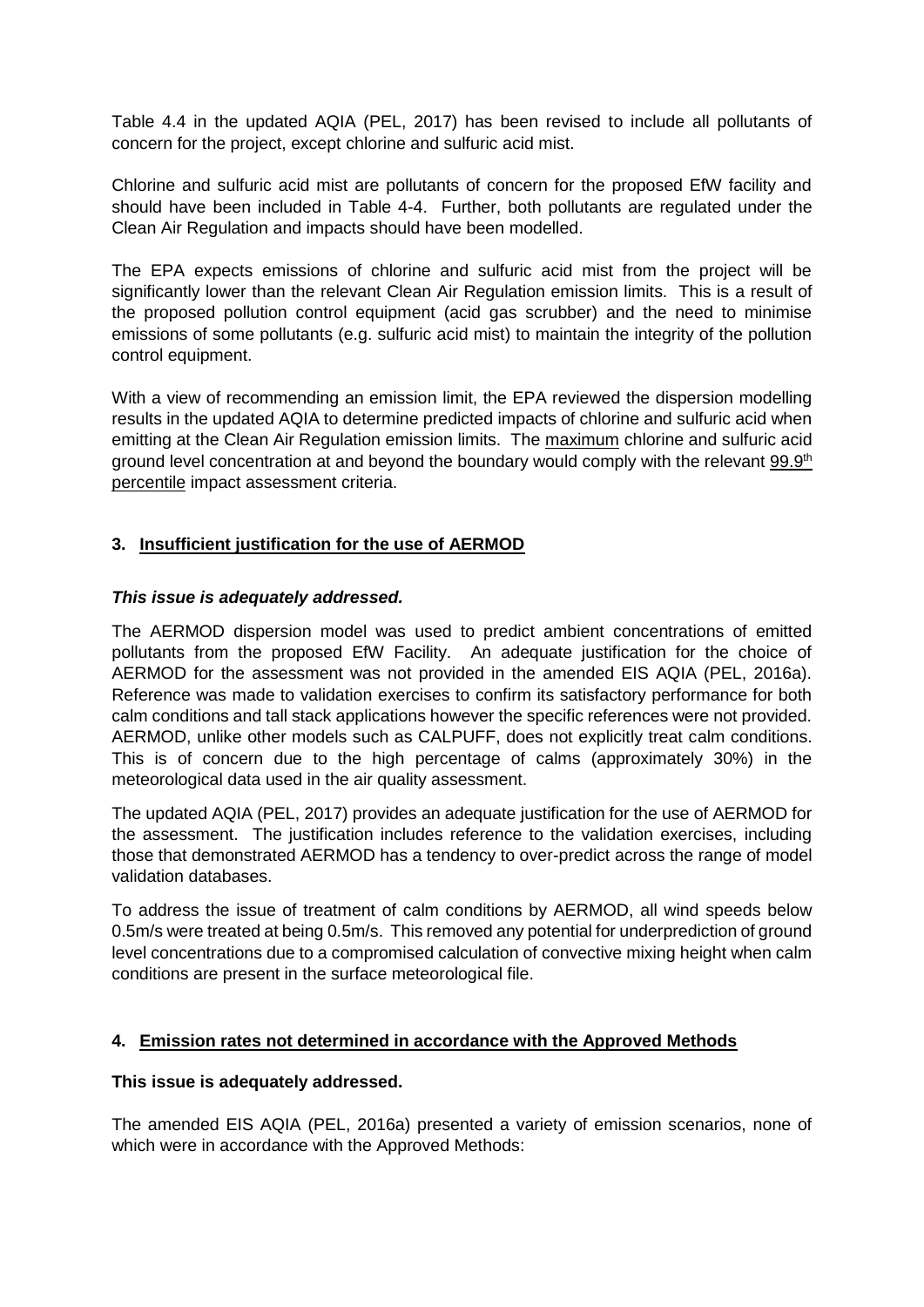- **Emissions during normal operations:** estimated emission concentrations are based on stack testing data for existing reference facilities. Whilst the air pollution control equipment for the reference facilities is similar to that for the proposed EfW facility, there are substantial discrepancies in fuel type and throughput.
- **NSW Clean Air Regulation In stack Concentration Limits:** this scenario was presented to inform future Environment Protection Licensing of the EfW facility. It assumes in-stack concentrations at the Clean Air Regulation limits. The proposed EfW facility will clearly achieve emission concentrations less than the Clean Air Regulation  $limits$ . Ramboll (2016)<sup>12</sup> states that process quarantees will be set to ensure compliance with the (more stringent) Industrial Emission Directive (IED) emission limits as a minimum. The Clean Air Regulation scenario therefore does not represent the proposed operation of the EfW facility. It presents a 'pollute up to goal' scenario and is not reflective of the expected operation of the proposed EfW facility in a proper and efficient manner.
- **Upset conditions:** expected emissions during plant upset. This does not represent the expected on-going performance of the plant.

The updated AQIA (PEL, 2017a) includes an additional scenario, Regulatory (IED Limits<sup>13</sup>), to reflect the expected on-going performance of the plant. As the EfW facility will be designed to achieve the IED limits (Ramboll, 2017), the EPA considers the Regulatory (IED Limits) scenario to appropriately reflect the expected on-going performance of the plant. This is, however, dependent on the plant achieving the IED limits for the proposed fuel composition and throughput.

Some uncertainty remains regarding the plants ability to achieve the IED Limits for the proposed fuel composition and throughput - as previously discussed in the section on the EfW Policy reference facility requirements above.

It is noted in Ramboll (2017) that the proponent intends to design and operate the plant in accordance with section 46.6 of the IED directive:

*" …the waste incineration plant…shall under no circumstances continue to incinerate waste for a period of more than 4 hours uninterrupted where emission limit values are exceeded. The cumulative duration of operation in such conditions over 1 year shall not exceed 60 hours."* 

The EPA has previously advised the proponent that the emission limits are 100<sup>th</sup> percentile and neither the NSW Regulations or the Energy from Waste Policy contain provisions regarding acceptable number of hours emission limits can be exceeded. Previous air quality impact assessments and the most recent assessment acknowledge this to be the case.

## **5. Some inappropriate emission rates are used in the Regulatory (IED Limits) Scenario**

**This issue has not been adequately addressed but can be resolved in any conditions of approval.**

1

<sup>12</sup> Ramboll (2017) The Next Generation NSW Pty Ltd Project Definition Brief, September 2017

<sup>&</sup>lt;sup>13</sup> Industrial Emissions Directive reference.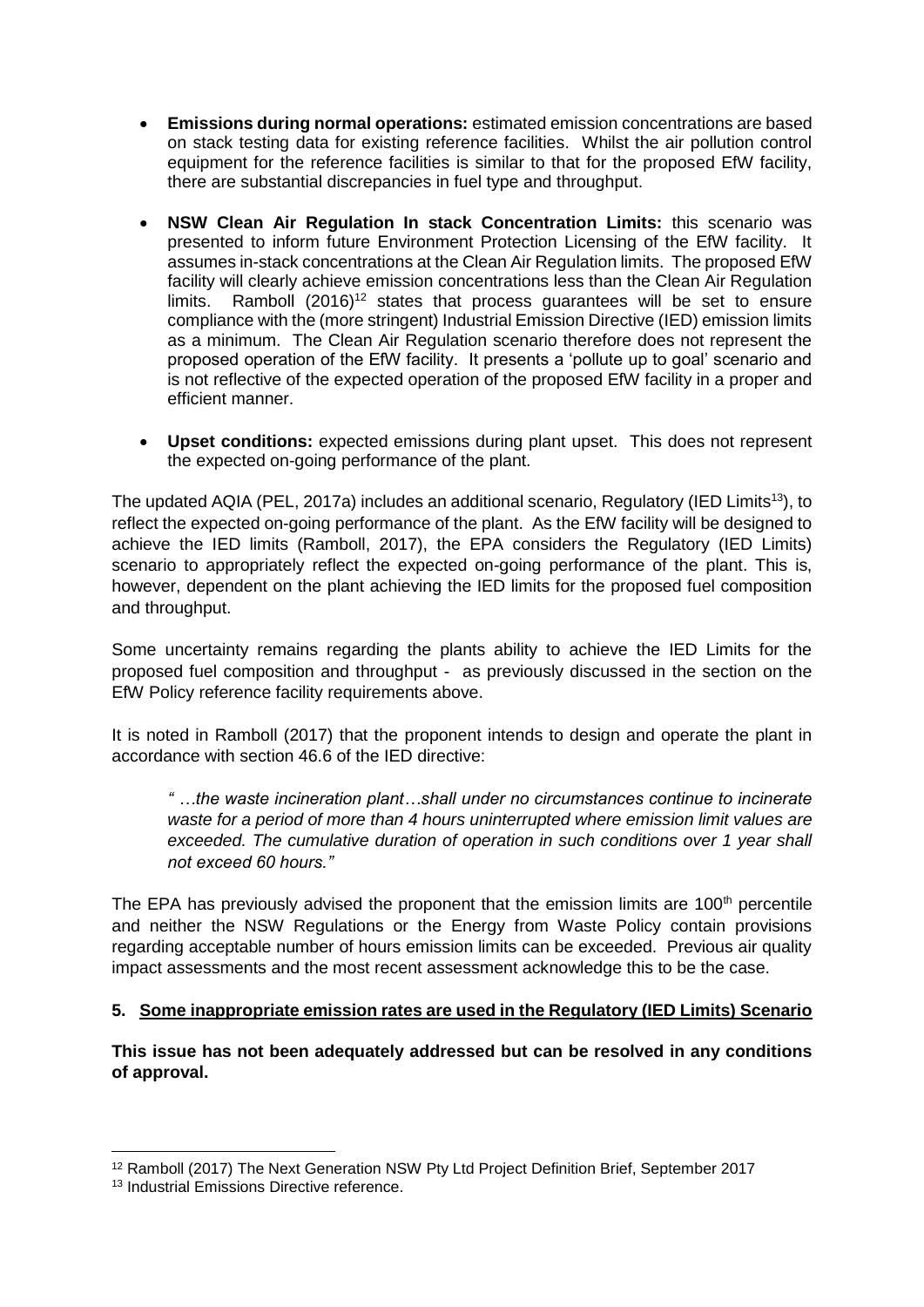The IED in-stack concentration limits have been adopted for Scenario 4. This is appropriate as the facility is designed and will be operated to achieve the IED emission limits.

The IED contains half hourly average and lower daily average emission limits. The assessment has assumed the half hourly average emission limits for those metrics with an impact assessment criterion of 1 hour average or less. For those metrics with an assessment criterion of greater than 1 hour average, the lower daily average IED limit has been adopted.

The averaging period for the emission limits in an Environment Protection Licence are as specified in the Clean Air Regulation and are typically a 1 hour average (except dioxins and furans). The emission limits therefore permit the licensee to continuously emit at that 1 hour average limit every hour of the year. There are no lower daily average emission limits in an EPL. The licensee therefore needs to demonstrate there is adequate protection of human health impacts when emitting continuously at the higher 1 hour average limit every hour of the year.

## **6. Incremental and cumulative ground level concentrations not presented for all pollutants of concern (chlorine and sulfuric acid)**

## **This issue has not been adequately addressed but can be resolved in any conditions of approval.**

As outlined above, Table 4.4 in the updated AQIA (PEL, 2017) has been revised to include all pollutants of concern for the project, except chlorine and sulfuric acid.

## **7. Control of vapour phase metals**

## **This issue has not been adequately addressed but can be resolved in any conditions of approval.**

The proposed air pollution control equipment, namely the baghouse, should adequately control particulate phase metals. The efficiency of the proposed air pollution control equipment for vapour phase metals is unclear.

The EPA recommended the proponent discuss how vapour phase metals will be controlled and provide manufacturers performance guarantees to demonstrate the control efficiency for vapour phase metals. Vapour phase metals are of concern given the proposed use of floc waste as a feedstock material.

The updated Project Definition Brief<sup>14</sup> provides further information regarding the control of volatile metals. It is stated that only mercury will remain gaseous in the flue gas even at lower temperatures in the boiler area. The other metals with a low evaporation temperature (cadmium and arsenic) will partly condensate at lower temperatures in the boiler area. The baghouse filter will remove all heavy metals except mercury as they are predominantly present as particulates in the air pollution control system. Mercury and any other traces of volatile heavy metals are adsorbed on the activated carbon and are thereby effectively removed from the flue gas.

**<sup>.</sup>** <sup>14</sup> Ramboll (2017) The Next Generation NSW Pty Ltd Project Definition Brief, September 2017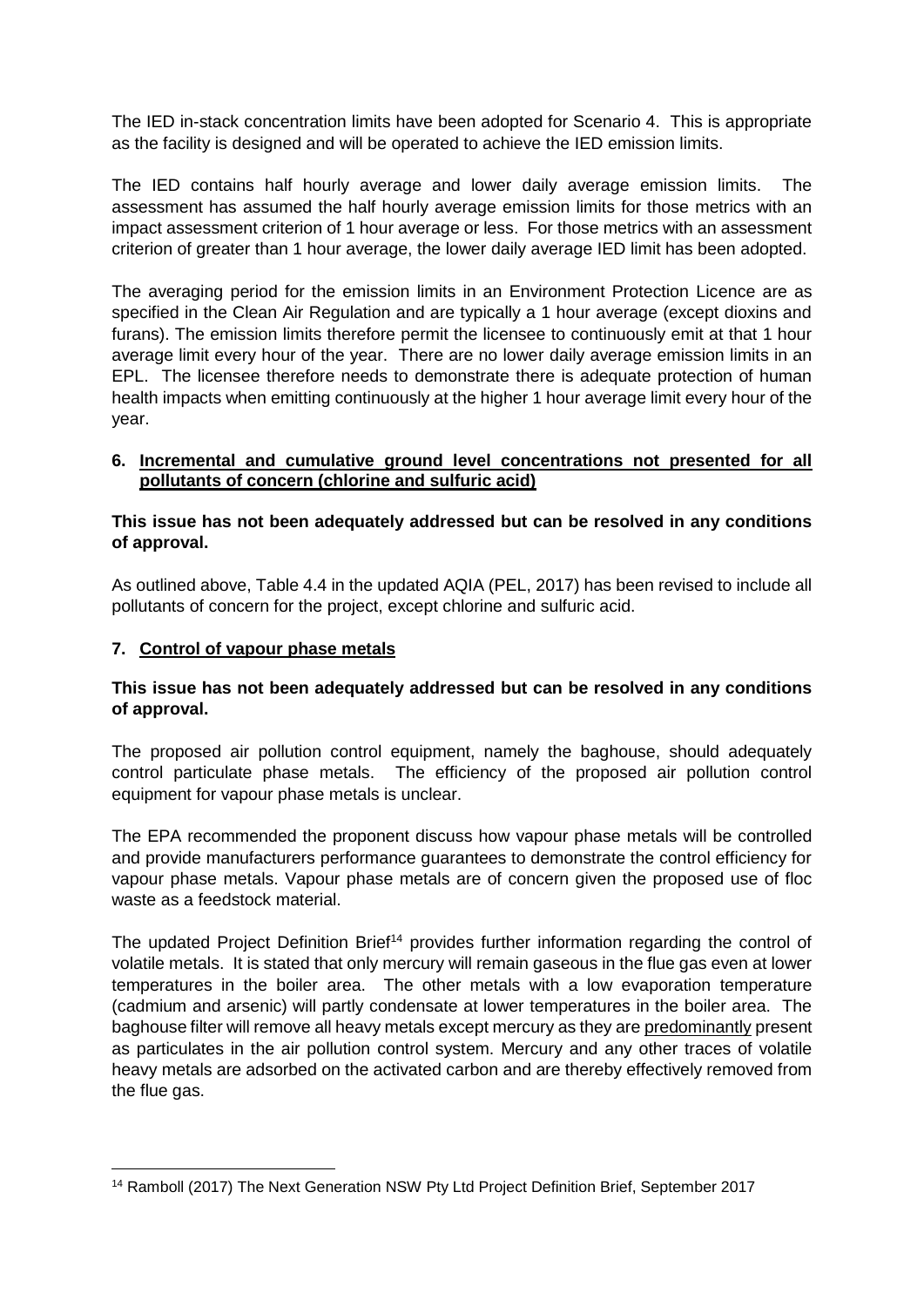Manufacturers performance guarantees were not provided by the proponent to demonstrate the control efficiency of the air pollution control system for volatile and semi-volatile metals. Ideally, this information should have been provided by the proponent, as requested, to support the claims regarding the expected performance of the air pollution control system regarding volatile and semi-volatile metals.

The amended EIS RTS provides some information regarding the composition of the floc waste to demonstrate it is not hazardous. Arup (2018) identifies that Ferrybridge is not permitted to accept floc waste of a similar composition and nature to what is being sought by the proponent. It is also concluded that floc waste is not an eligible waste under the EfW Policy and does not meet the resource recovery criteria for energy recovery facilities. Arup (2018) recommends Floc waste is removed from the design fuel mix for the proposed Eastern Creek EfW facility.

The EPA considers the control of volatile and semi-volatile metals for the proposed EfW Facility remains uncertain. The exclusion of potentially variable and hazardous waste, such as floc, from the feedstock material and a mercury emission limit with emission testing for total (particulate and vapour phase) emissions would adequately manage this uncertainty.

# **8. Assumption of 8000 hours**

## *This issue has been adequately addressed.*

The amended EIS (PEL, 2016a) stated that the assessment assumes the plant operates for 8000 hours per annum. It was unclear where this assumption had been applied in the assessment and how it affected the assessment results. The air quality impact assessment must assume the plant operates for 8760 hours per annum.

The EPA requested clarification regarding the assumption of 8000 operational hours per year and how this assumption has been used in the assessment. The amended EIS RTS (PEL, 2017a) confirms that for dispersion modelling purposes it has been assumed that the plant is operational for the entire year (8760 hours).

# **AQIA CONSISTENCY ISSUES**

## *Increase in stack diameter in updated AQIA is to model the two adjacent stack ducts as one source*

The updated AQIA (amended EIS RTS) assumed a stack diameter of 3.1 metres compared with a stack diameter of 2.2 metres in the amended EIS AQIA and exhibited AQIA RTS assessments. An exit velocity of 21.7 m/s was assumed in all three assessments. Different stack parameters were assumed in the exhibited AQIA assessment as it was conducted prior to the completion of the final detailed plant design.

Increasing the stack diameter (as done in the updated AQIA) whilst retaining the designed exit velocity was used to represent the two adjacent stack ducts as one source in the dispersion model.

It is possible then that all previous AQIA's (which assumed a stack diameter of 2.2 metres to represent the two adjacent ducts which each have a diameter of 2.2 metres) have therefore incorrectly represented the two adjacent stack ducts as one source in the model. As a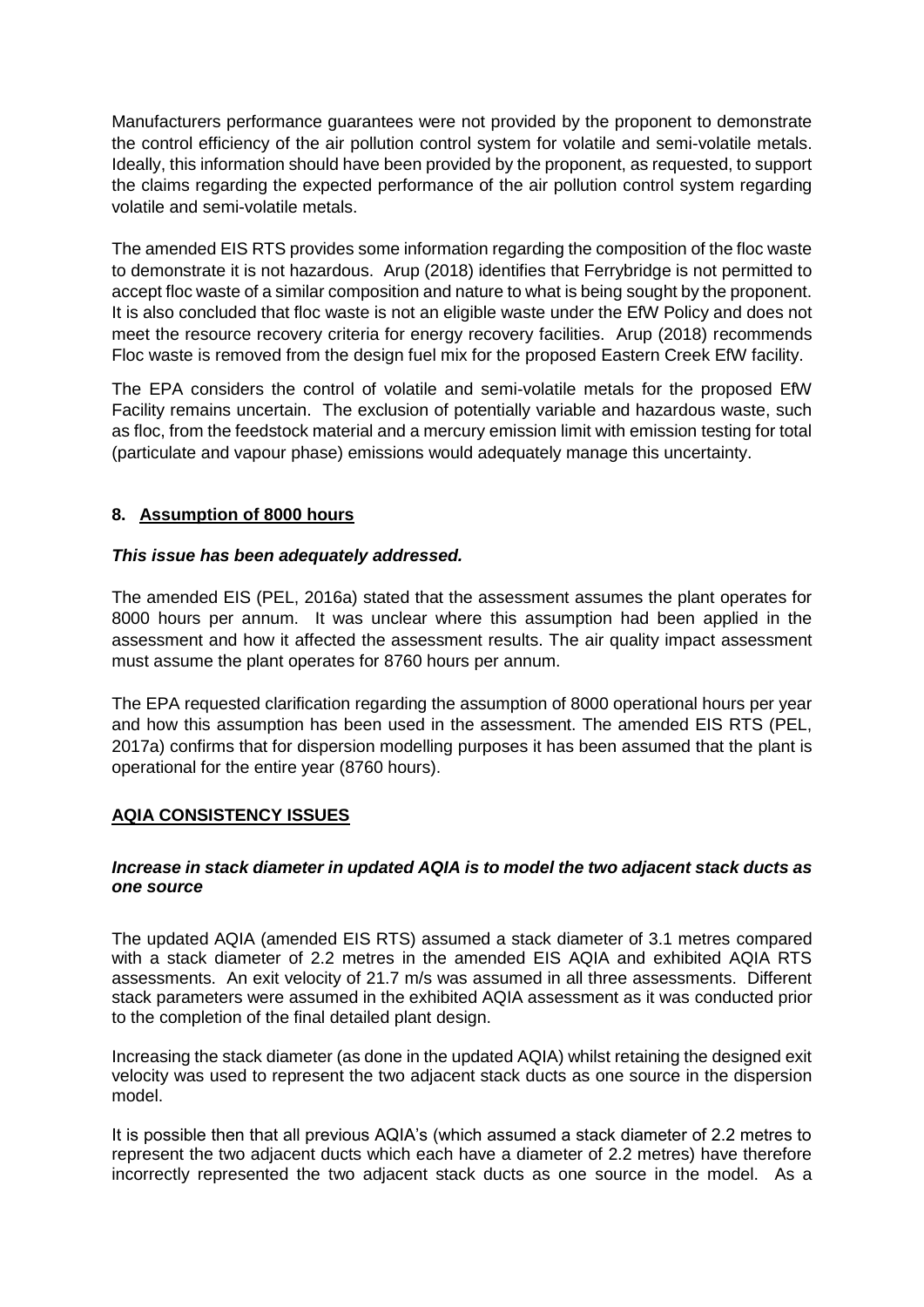consequence, a more concentrated plume was modelled and therefore the amended EIS AQIA, exhibited AQIA RTS and exhibited AQIA may have overpredicted ground level concentrations.

The updated AQIA may also overpredict ground level concentrations. It appears the enhancement of plume buoyancy due to the merging of the plumes from the adjacent stack ducts has not been accounted for in the modelling. The plume rise assessment<sup>15</sup> determines there is enhanced plume rise due to the merging of the plumes and calculates a buoyancy enhancement factor of 1.3.

## *Model set-up has changed which probably supports updated AQIA results being less than half of the October (2016) results*

It is expected that the predicted ground level concentrations in the updated AQIA are approximately 50% of the predicted ground level concentrations in the amended EIS AQIA due to the halving of plant capacity. The updated AQIA results are, however, less than half of the amended EIS AQIA results. This could be attributed to the following changes to the model set-up:

- Overestimate of predicted ground level concentrations in October (2016) due to possible error (i.e assuming stack diameter of 2.2 metres instead of a larger stack diameter) in representing in the model the two adjacent stack ducts (separated by a few metres) as one stack source.
- Increase in the resolution of the terrain data from 90m to 30m
- Replacement of all calm conditions in meteorological data file with a wind speed of 0.5m/s to resolve issue of potential underprediction of ground level impacts from tall stacks during calm conditions
- Geometric mean diameter of 1um instead of overly conservative diameter of 10um which affects the deposition of particle phase pollutants (dioxins/furans, PAHs and all metals).

# **CONCLUSIONS**

1

## *Proponent confirms seeking approval for Stage 1 only*

The Next Generation has prepared a Response to Submissions Report on the Amended EIS (the Amended EIS RTS) <sup>16</sup> for the proposed EfW Facility at Eastern Creek. The Amended EIS RTS includes an updated air quality impact assessment<sup>17</sup> and ozone assessment<sup>18</sup>.

The Amended EIS RTS confirms that the application seeks approval for only Stage 1 construction and operation of the facility. Stage 1 would have an engineering capacity of between 405,000 and 675,500 tonnes per annum. Optimum expected throughput is 552,500 tonnes per annum. The construction and operation of Stage 2 of the facility would be the subject of a separate and future development application.

<sup>15</sup> Ramboll (2017) *Plume Rise Assessment Energy from Waste Facility*, Ramboll Environ, September 2017 <sup>16</sup> Urbis (2017) Response to Submissions Report SSD6236: Energy from Waste, Eastern Creek, 29 September 2017, Final

<sup>&</sup>lt;sup>17</sup> PEL (2017a) Energy from Waste Facility – Air Quality and Greenhouse Gas Assessment, The Next Generation, 20 November 2017

<sup>18</sup> PEL (2017c) Energy from Waste Facility – Ozone Impact Assessment, The Next Generation, 13 September 2017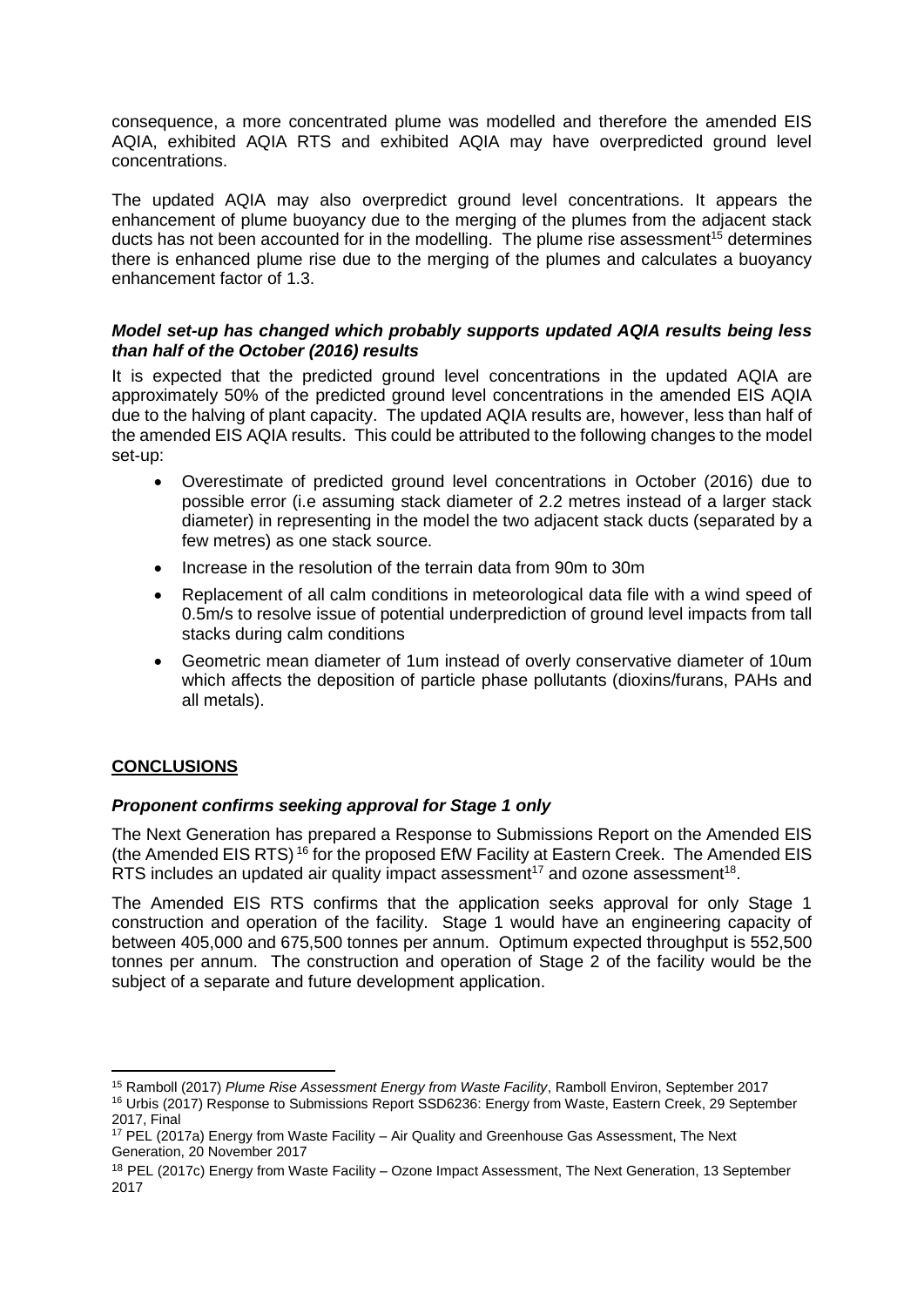## *Most recent air quality impact assessment conducted generally in accordance with the Approved Methods*

The updated AQIA has generally been conducted in accordance with the *Approved Methods for the Modelling and Assessment of Air Pollutants in NSW* (Approved Methods). The majority of the outstanding air quality issues identified in the review of the amended EIS have been satisfactorily resolved, as detailed above. The remaining outstanding air quality issues can be adequately managed via conditions.

## *All air quality impact assessment results are generally consistent*

The EPA has reviewed the results of all previous AQIA's. This has involved comparing assumed emission concentrations and predicted ground level concentrations in the four AQIA's. Despite the issues with the previous AQIA's, the changes in the predicted ground level concentrations are generally consistent with any changes in the model set-up or assumed emission concentrations.

#### *Updated AQIA includes five emission scenarios*

**.** 

A total of five emission scenarios were included in the updated AQIA:

- Scenario 1 expected operation: based on maximum emissions from existing overseas reference facilities
- Scenario 2 Regulatory (POEO limits): Protection of the Environment Operations (Clean Air) Regulation 2010 (the Clean Air Regulation) Group 6 emission limits
- Scenario 3 upset: emissions 10 fold increase above either EU Industrial Emissions Directive (IED) limit or expected scenario emission concentration
- Scenario 4 Regulatory (IED Limits): European Union IED emission limits for waste incineration
- Scenario 5 diesel generators: concurrent operation of energy from waste plant and back up diesel generators.

## *Scenarios include very conservative emission estimates for metals*

Scenario 1 adopts the maximum measured emissions of metals from either of the following:

- Operational data from similar plant with similar pollution control technology or
- UK Environment Agency (EA) 2012 and 2016 data on metals emissions from waste incineration.

Scenario 1 has generally adopted the UK EA 2016 metals emissions data. It should be noted that the assumed nickel emission concentration in Scenario 1 of 0.22mg/Nm<sup>3</sup> is referred to by the UK EA as an outlier<sup>19</sup>. The second highest recorded nickel concentration is also referred to by the UK EA as an outlier. The third highest nickel concentration is  $0.053$ mg/Nm<sup>3</sup>, which is implied by the UK EA to be a reasonable worst case nickel emission concentration. It should be noted, however, that the reason for being an outlier is not provided.

Scenario 2 and Scenario 4 very conservatively assumes all Type 1 and Type 2 substances and metals individually comprise 100% of the Clean Air Regulation Group 6 limit or IED limit rather than in aggregate.

<sup>19</sup> https://www.gov.uk/government/uploads/system/uploads/attachment\_data/file/532474/LIT\_7349.pdf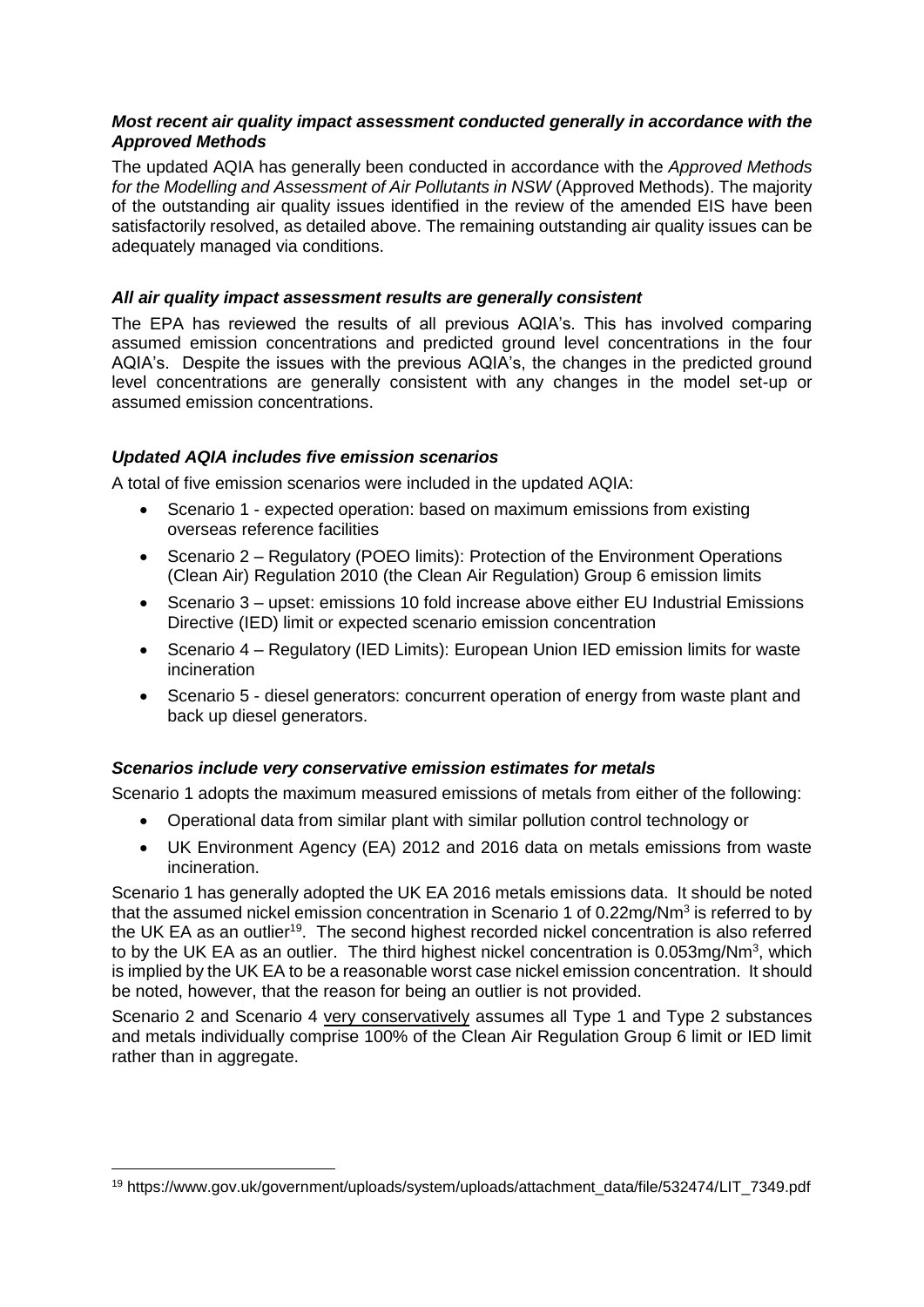#### *AQIA generally predicts compliance with the EPA's impact assessment criterion*

The updated AQIA predicts compliance with the EPA's impact assessment criterion for all pollutants for Scenario 1 (expected) and Scenario 4 (IED Limits).

Compliance is predicted for all pollutants in Scenario 2 (Clean Air Regulation) except beryllium. It is noted that a beryllium emission concentration of 1mg/Nm<sup>3</sup> was assumed in Scenario 2 which is the Group 6 emission limit for all Type 1 and Type 2 substances in aggregate. In Scenario 1, where the maximum measured beryllium emission concentration was assumed, the predicted ground level concentration is 0.02% of the impact assessment criterion.

Cadmium is the only pollutant to exceed the EPA's impact assessment criterion in Scenario 3 (upset). Cadmium emissions in the upset scenario are approximately 10 times the IED limit.

The predicted ground level concentrations of most metals in Scenario 2 and Scenario 4 are a considerable proportion of the EPA's impact assessment criteria due to the very conservative assumption of metal emissions individually at the aggregate limit.

#### *Scenario 4 (IED Limits) is the most appropriate emissions scenario to assess the EfW plant performance and air quality impacts*

The proposed EfW Facility is designed to achieve the best practice IED emission limits<sup>20</sup>. Scenario 4 is therefore the most appropriate scenario to assess the performance of the plant and the predicted air quality impacts.

## *Ability to achieve the best practice IED Limits (Scenario 4) remains uncertain*

The proposed Eastern Creek EfW Facility does not comply with all the reference facility requirements of the NSW Energy from Waste Policy Statement (the EfW Policy). This is due to the absence of a fully operational plant in a similar jurisdiction using the same technology and treating like waste streams. Ferrybridge (UK) is presented as the most comparable reference facility to the proposed EfW Facility. Whilst Ferrybridge is in a similar jurisdiction and use the same technology, the waste types proposed at Eastern Creek are not of similar sources to the Ferrybridge design fuel mix.  $7$ . Some uncertainty therefore remains regarding the actual performance of the proposed EfW Facility and the ability to achieve best practice emissions control.

## *Compliance with EfW Policy reference facility requirements could be achieved with project modifications*

The EPA and Planning jointly engaged Arup as independent experts to provide advice on the projects compliance with the EfW Policy. Arup  $(2018)^{21}$  identifies that the waste streams currently accepted at Ferrybridge<sup>22</sup> are refuse derived fuel (RDF) and other wastes derived from the mechanical treatment of wastes which are most likely to be from a municipal solid waste (MSW) and construction and industrial (C&I) source. Ferrybridge would be a comparable reference facility for the proposed EfW Facility if the waste stream was restricted to 100% solid recovered fuel (SRF) of a similar source and composition to Ferrybridge.

## *Adverse air quality impacts are unlikely if project is modified to comply with the reference facility requirements of the EfW Policy*

<sup>1</sup> <sup>20</sup> Ramboll (2017) The Next Generation NSW Pty Ltd Project Definition Brief, September 2017

<sup>&</sup>lt;sup>21</sup> Arup (2018) NSW Environment Protection Authority and NSW Department of Planning and Environment, *Eastern Creek The Next Generation Energy from Waste Facility, Response to submissions merit review,* 7 March 2018

<sup>22</sup> Based on waste returns for 2016